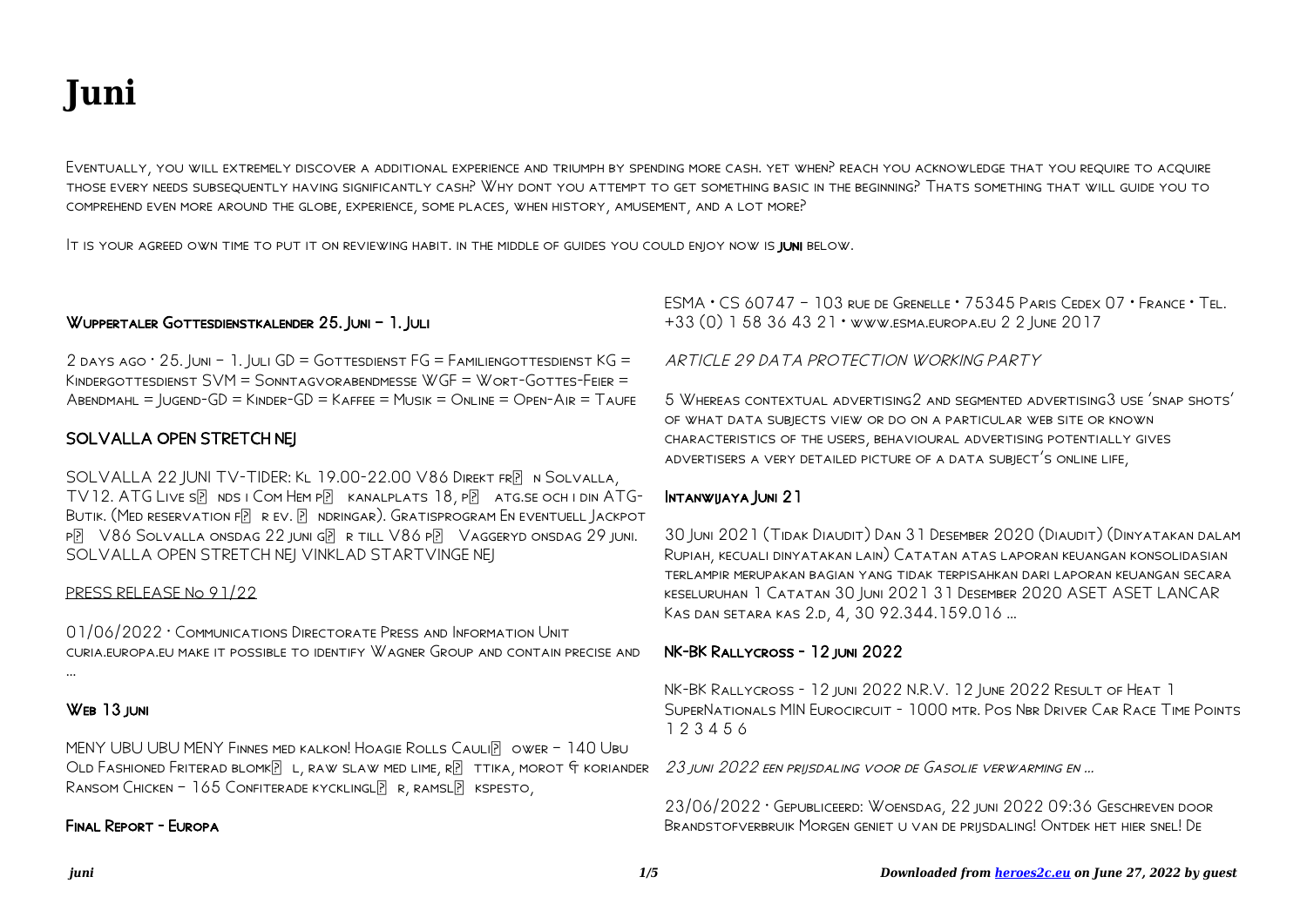nieuwe maximumprijs voor Gasolie verwarming minder dan 2000L wordt  $\in$ 1,5287, dat is een prijsdaling van € 0,0035. De nieuwe maximumprijs voor Gasolie verwarming vanaf 2000L wordt € 1,4968, dat is een prijsdaling van …

## Psychology of Men & Masculinity

(Brannon & Juni, 1984), and the Attitudes Toward Masculinity Transcen-dence SCALE (MORELAND & VAN TUINEN, 1978). 2 THESE WERE THE CONFORMITY TO Masculine Norms Inventory (Mahalik et al., 2003) and the Multicultural Masculinity Ideology Scale (Doss & Hopkins, 1998). 3 These were the Male Attitude Norms Inventory (Luyt & Foster, 2001)

#### Juni 2022

Derfor bliver aktivitetstilbuddet i juni og juli (uge 23 – uge 30) lidt anderledes end resten af [?] ret. Der vil mandage, onsdage og fredage v[?] re gymnastik for alle, "JUNI 2022 SPEZIALMENU FEIERTAG holiday's special menu FREITAG, 17. JUNI som har lyst. Det er i gymnastiksalen eller m $\overline{P}$  ske g $\overline{P}$  R vi ud, hvis veiret er godt. Der vil v $\mathbb P$  re 2 terapeuter tilstede og det foreg $\mathbb P$  r i et niveau, hvor alle kan v $\mathbb P$  reragout LACHSFORELLE Wasabi-Zuckererbsenp $\mathbb P$  ree, Lemongras-Sauce D/G med.

# DIRECTIVE (EU) 2016/ 943 OF THE EUROPEAN PARLIAMENT AND …

of know-how and business infor mation, whether as a complement or as an alternative to intellectual proper ty r ights, trade secrets allow creators and innovators to der ive profit from their creation or innovation and,

## Consumer trends accelerated by the COVID-19 pandemic are sticking. - PwC

3 | PwC's June 2021 Global Consumer Insights Pulse Survey Consumers' shift to digital has accelerated dramatically. They are buying more groceries online, Gen …

# TIP OF THE ICEBERG

4 TIP OF THE ICEBERG Religious Extremist Funders against Human Rights for Sexuality and Reproductive Health in Europe 2009 – 2018 5 Preface 6 List of abbreviations 7 Executive summary 8 Introduction 9 Methodology 11 Part I: Tip of the Iceberg: Anti-gender actors in Europe

Recommendations 01/2020 on measures that supplement transfer …

Adopted 3 Executive summary The EU General Data Protection Regulation (GDPR) was adopted to serve a dual-purpose: facilitating the free flow of personal data within the European Union, while preserving the fundamental rights and

## stocklist / Bestandsliste Juni 2022

POLYPED specialized in unusual invertebrates since 1991 stocklist / BESTANDSLISTE JUNI 2022 ORDERS ONLY BY  $A_T$  EMAIL: SUBFUSCA $A_T$ GMX.NET  $\begin{bmatrix} 2 \\ 1 \end{bmatrix}$  +49 157 7172 9143 VERSAND / ABHOLUNG IN KP LN NACH VEREINBARUNG MP GLICH NP CHSTE AKTUALISIERUNG 28.JUNI 2022 / ALTE LISTEN VERLIEREN IHRE GP LTIGKEIT, PREISE IN €uro, solange der Vorrat reicht Bestellung bitte per email, Infos zum …

## MONTAG, 13. JUNI

2022 SPINAT-LASAGNE Paradeiserragout A/ G spinach-lasagne, tomato salmon trout, wasabi-sugar peas puree, lemon grass sauce ALLE WOCHEN-TAGESTELLER € 13,50. Created Date : 6/12/2022 …

KLIMAPLAN FOR EN GR $\boxed{P}$  N AFFALDSSEKTOR OG CIRKUL $\boxed{P}$  R $\boxed{P}$  KONOMI

16. JUNI 2020. 2 FORMP L DER ER MED BRED OPBAKNING I FOLKETINGET SAT ET MEGET AMBITI $\overline{R}$  st m $\overline{R}$  L om at reducere de nationale drivhusgasudledninger med 70 pct. i 2030 i forhold til 1990. Regeringen (Social-demokratiet), Venstre, Radikale Venstre, Socialistisk Folkeparti, Enhedslisten, Det Kon-servative Folkeparti, Liberal Alliance og Alternativet er enige om, at affaldssektoren skal …

## Dantoto Kalender JUNI 2022 vers E

 $'$ \$72'\$\* 7' %\$1(%\$1(1563/675(\$0 1\*.\$1\$/-81 mxq 0°.2892/\$)5\$1.5 \* mxq oº %2'(1 '8% 9 9 9 69(5 \*

## Country Report: Italy

Glossary & List of Abbreviations Decree Law Regulatory act which provisionally enters into force but requires the enactment of a legislative act in order to have definitive force. This process is described as "implementation by law" (conversione in legge), and it is possible for the Decree Law to undergo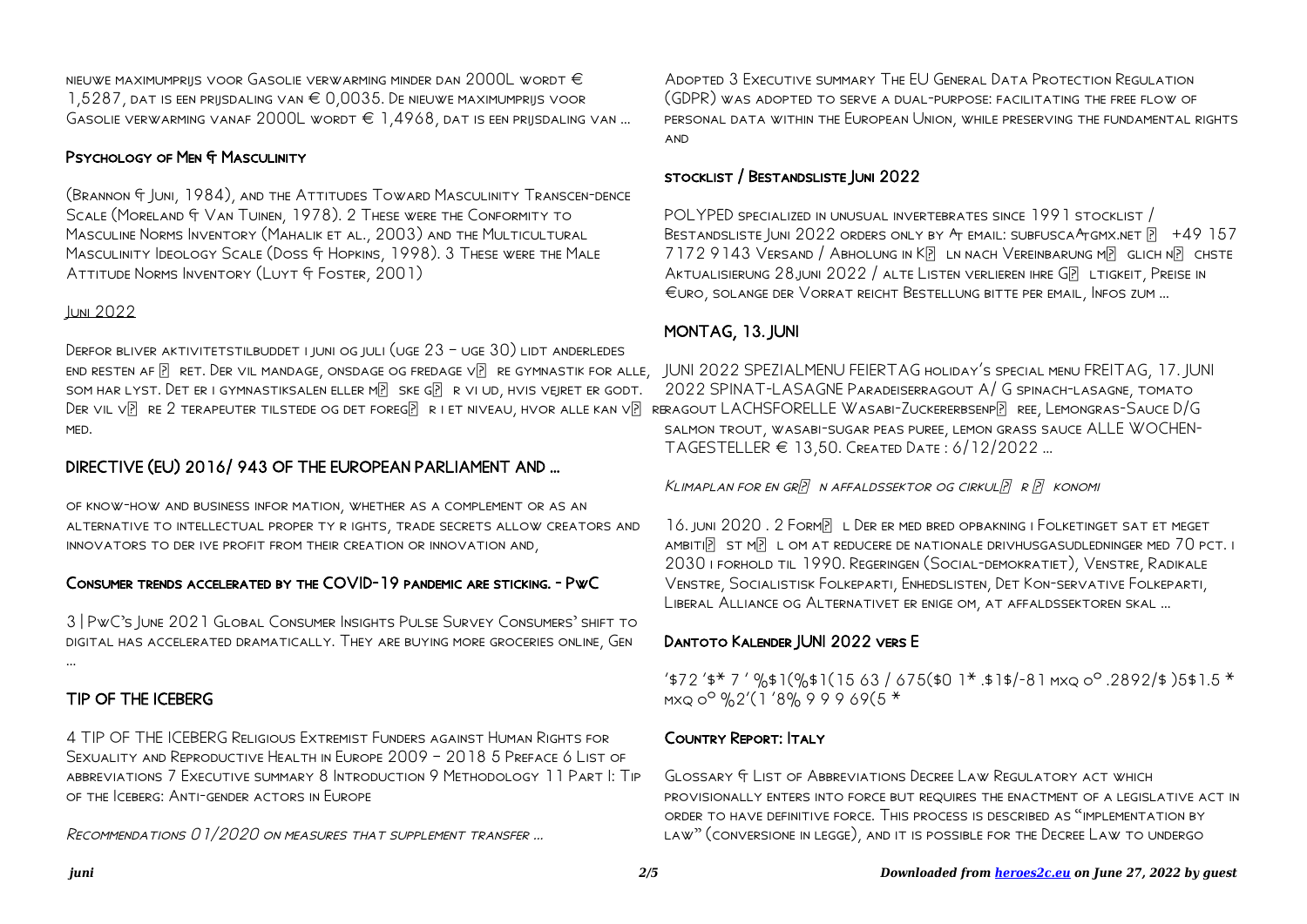amendments in the process of enactment of the law.

#### PISA 2018 RESULTS - OECD

16 C 2019 -» -PISA 2018 Results (Volume I): What Students Know and Can Do Executive Summary • There were large differences between individual countries and economies in how their performance changed between 2015 and 2018. For example, mean performance in mathematics improved in 13 countries/economies (Albania, Iceland, Jordan, Latvia, Macao [China], …

2021-2022 Juni or FENB EVENT CALENDAR - Fencing NB

Dec. 9-12, 2021 December NA C Col umbus, O H DI V 1, Juni or, Cadet Dec. 11-12, 2021 Q uebec Yout h Ci rcui t #2 Longueui l , P Q U11, U13, U15, Cadet JANUARY Jan. 7-10, 2021 January NA C S an Jose, CA DI V 1, P ara, Juni or, Vet eran F E BRUARY F eb. 19, 2022 P rovi nci al Trai ni ng Camp (S abre)

#### Mei-juni 2022 - Baila Bel Air

Mei-juni 2022 2 MAANDAG 16 mei t/m 4 juli Studio 1 18-19u: Salsa beginners 3 (Nilo & Aniel) 19-20u: Salsa intermediate 1 (Nilo & Aniel) 20-21u: Salsa intermediate 2 (Nilo & Aniel) Studio 2 Studio 2 18-19u: Salsa beginners 2 (Steve & Angela) 19-20u: Salsa beginners 1 (Steve & Angela)

#### THE DOLDER GRAND

THE DOLDER GRAND . Author: Andrea.Laube Created Date: 6/5/2022 1:58:38 PM

## 24. Gemeinderatssitzung vom 22. Juni 2022

Juni 2022 Fragestunde 1. Anfrage wurde von Herrn GR Thomas Weber (NEOS) GESTELLT UND IST AN DIE FRAU AMTSFIP HRENDE STADTRIP TIN DER GESCHIP FTSGRUPPE FR R Kultur und Wissenschaft gerichtet. 2. Anfrage wurde von Frau GRin Mag. BARBARA HUEMER (GREINE) GESTELLT UND IST AN DEN HERRN AMTSFEL HRENDEN STADTRAT DER GESCHP FTSGRUPPE FP R SOZIALES, GESUNDHEIT UND SPORT GERICHTET. 3. …

#### Country Guidance: Iraq - European Union Agency for Asylum

The country guidance represents the common assessment of the situation in the

country of origin by senior policy officials from EU Member States, in accordance with ent EU legislation and curr

# **P STERSUND 11 JUNI**

TRIO TVILLING KOMB V&P IMPERIAS JULIETTE Strandberg Elias (Ber Ro) 2140:1 Ber Ro Ax 10/5-4 9/2140 7 16,0a 53 Eri Ki Ti 22/5-10 6/1609 1 12,7A 138 21: 11 5-2-1 22: 2 1-0-0 GOLDEN OPPORTUNITY LP NN LINUS (OLS Li)2140:2 2 5s 12,5ak 284.100 And Tr F 8/11-9 6/2140 2 14,5a 33 And Tr S 27/11-8 1/2140 6 14,3 83

## Standardkarte OG Juni 2022 englisch - kuffler.de

vegan & vegetarian stewed sweet potatoes in olive oil and sea salt RATATOUILLE, PESTO AND FRESH WATERCRESS  $\in$  19,50 vegan lentils curry coconut MILK, SWEET POTATOES SPINACH, RICE  $\in 21,00$  risotto of BAVARIAN RICE WILD broccoli, pine seeds, parmesan cheese € 19,50 fish grilled fillet of trouts black garlic cream, mashed potatoes wild broccoli, lemon sauce

USER MANUAL IUNI - SMIRTHWAITE

The Juni is intended for indoor use only, the normal operating conditions are as FOLLOWS: A. TEMPERATURE: 41°F TO 86°F (+5°C TO 40°C) B. RELATIVE HUMIDITY: 15 to 90%, non-condensing, but not requiring a water vapour pressure

21June FINAL PRESS RELEASE WPP17 - United Nations

United Nations Department of Public Information 405 East 42 nd Street, New YORK, NY 10017 E: DPICAMPAIGNS ATUN.ORG PRESS RELEASE WORLD POPULATION projected to reach 9.8 billion in 2050, and 11.2 ...

STUNDENZETTEL JUNI 2022 - ARBEITSZEITERFASSUNG

FIRMA: NAME: STUNDENZETTEL JUNI 2022 VOM 01.06.2022 BIS 30.06.2022 Tag Datum Beginn Ende Pause Arbeitszeit (abzgl.

#### M2: IHI The National Board of Health and Welfare 20 juni 2022 final

Sweden calls for increased national and coordinated efforts to support patient safety • Approximately 1 in 10 patients experience avoidable harm every year •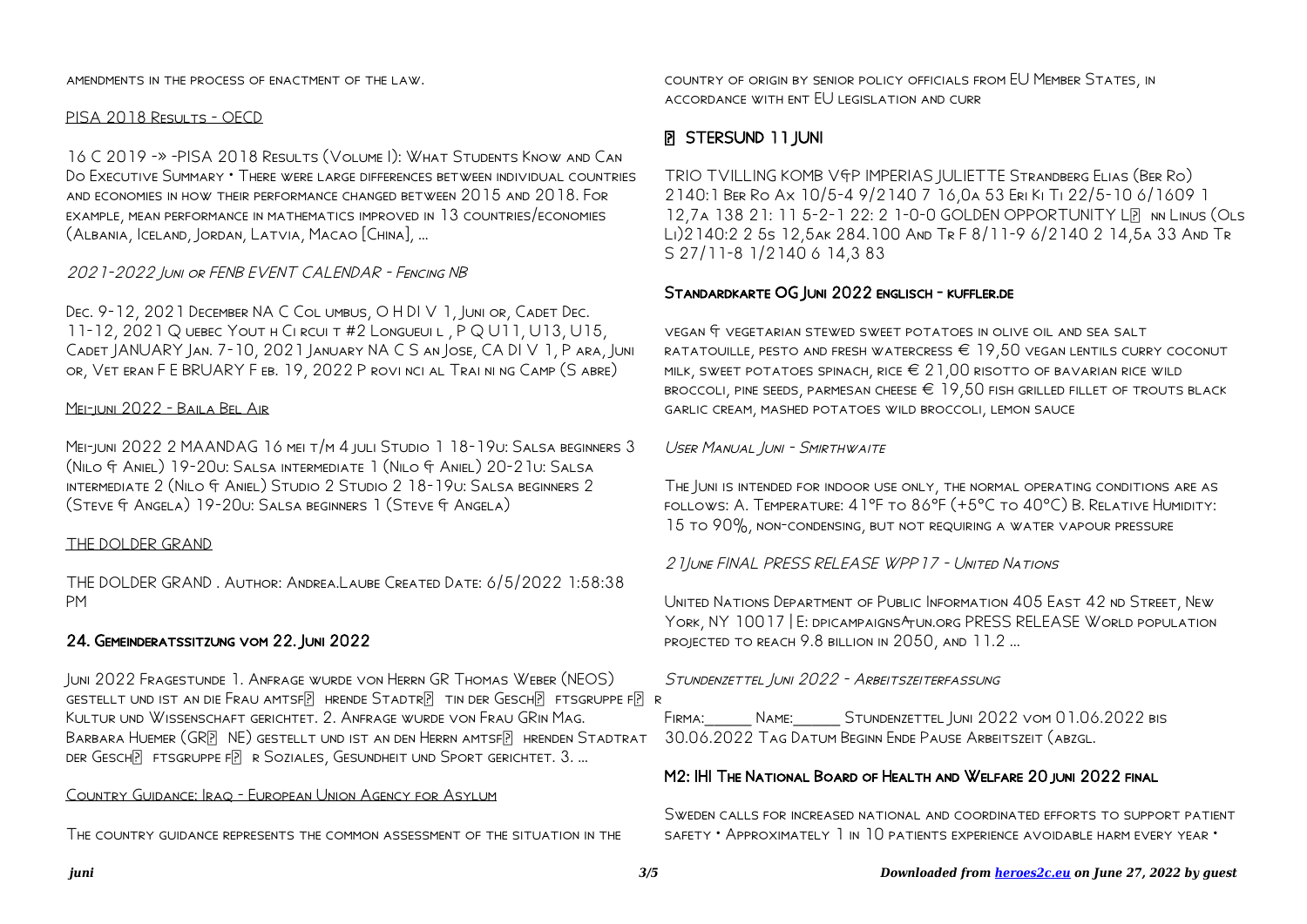For 50 000 patients these events cause prolonged hospitalization •Between 2 000 and 2 …

## June 2019 - Met Office

June 2019 The averaging period used for the following assessment was 1981-2010. June started with a ridge of high pressure which brought warm dry sunny weather to much

# , 20 Juni 2022

Bengkulu Selatan, 20 Juni 2022 Guru Thamrin Efendy . Author: www.websiteedukasi.com Keywords: File By Websiteedukasi.com Created Date: 6/21/2022 6:02:45 AM ...

#### Country of origin information report Syria

Page 6 of 102 1 Political and security situation The conflict in Syria has lasted for more than ten years now. It began in March 2011 as a peaceful protest …

#### OFISI YA RAIS TAWALA ZA MIKOA NA SERIKALI ZA MITAA …

ORODHA YA WAAJILIWA WAPYA KADA ZA AFYA JUNI 2022, 1301 KURWA FILBERT NGONYANI FEMALE Muuguzi Daraja la II Tabora Igunga District Council UGAKA 0124948-0422 2017 1302 SAMWELI EMIL HAGAMU MALE Tabibu Daraja la II (CO) Tabora Igunga District Council UGAKA 0088989-0422 2019 1303 HAPPINES ELIAS SEMPINDU FEMALE Katibu wa …

#### juni 2022

JUNI 2022 KAPITTEL 2 BAKKEBYR**R** KRATIET - DER EMOSJONELT ARBEID BLIR POLITIKK. KAPITTEL 4 REFORMTRENDER OG ENDRINGSPARADOKSER. RAGNHILD HELLES FORELESNING HELLES**PULES, R.; FAGERMOEN, M.S.** (2015). CULTURAL DIVERSITY BETWEEN HOSPITAL AND community nurses: implications for continuity of care. International Journal of INTEGRATED CARE, VOL. 10, 18 ...

#### Hans Knot International Radio Report May-June 2020

This year Radio Minerva exists 40 years and coming Saturday there is a special

broadcast from the former lightship the West-Hinder 3. It would be nice if that WAS A REGULAR FEATURE.

Bosnia and Herzegovina - UNHCR

UN COUNTRY TEAM OPERATIONAL UPDATE > Bosnia and Herzegovina / 01-30 June 2018 More sustainable solutions must be urgently sought in USC and elsewhere, especially with respect to accommodation.

## This coordinated text was drawn up by the CSSF for information …

the law of 15 June 2004 relating to the Investment company in risk capital (SICAR), as amended; the law of 13 July 2005 on institutions for occupational retirement provision in the form of pension

#### JUNI SINGH - Paris School of Economics

JUNI SINGH Personal website PhD candidate, Paris School of Economics, France junisingh7@gmail.com (+33 640481671), Citizenship: American EDUCATION PhD in Economics, Paris School of Economics 2016 - 2020 Visiting student, Massachusetts Institute of Technology April- June 2019 Masters in Applied Policy and Economics, Paris School of Economics 2015

#### www.kbo-astenheusden.nl

Created Date: 6/7/2022 2:21:09 PM

## NK-BK Rallycross - 12 juni 2022

NK-BK Rallycross - 12 juni 2022 N.R.V. 12 June 2022 Result of Heat 2 SuperNationals MIN Eurocircuit - 1000 mtr. Pos Nbr Driver Car Race Time Points 1 2 3 4 5 6

MCK750-B-ZH-EN.book Seite 1 Dienstag, 13. Juni 2017 11:31 11 …

MCK750 Scope of delivery EN 7 • Never immerse the device in water. • Do not operate the device when the lid is open. • Do not allow the connection cable to dangle (risk of stumbling). • Do not lay the connection cable over edges or corners. • Store all unattached parts of the kettle safely before starting your journey.